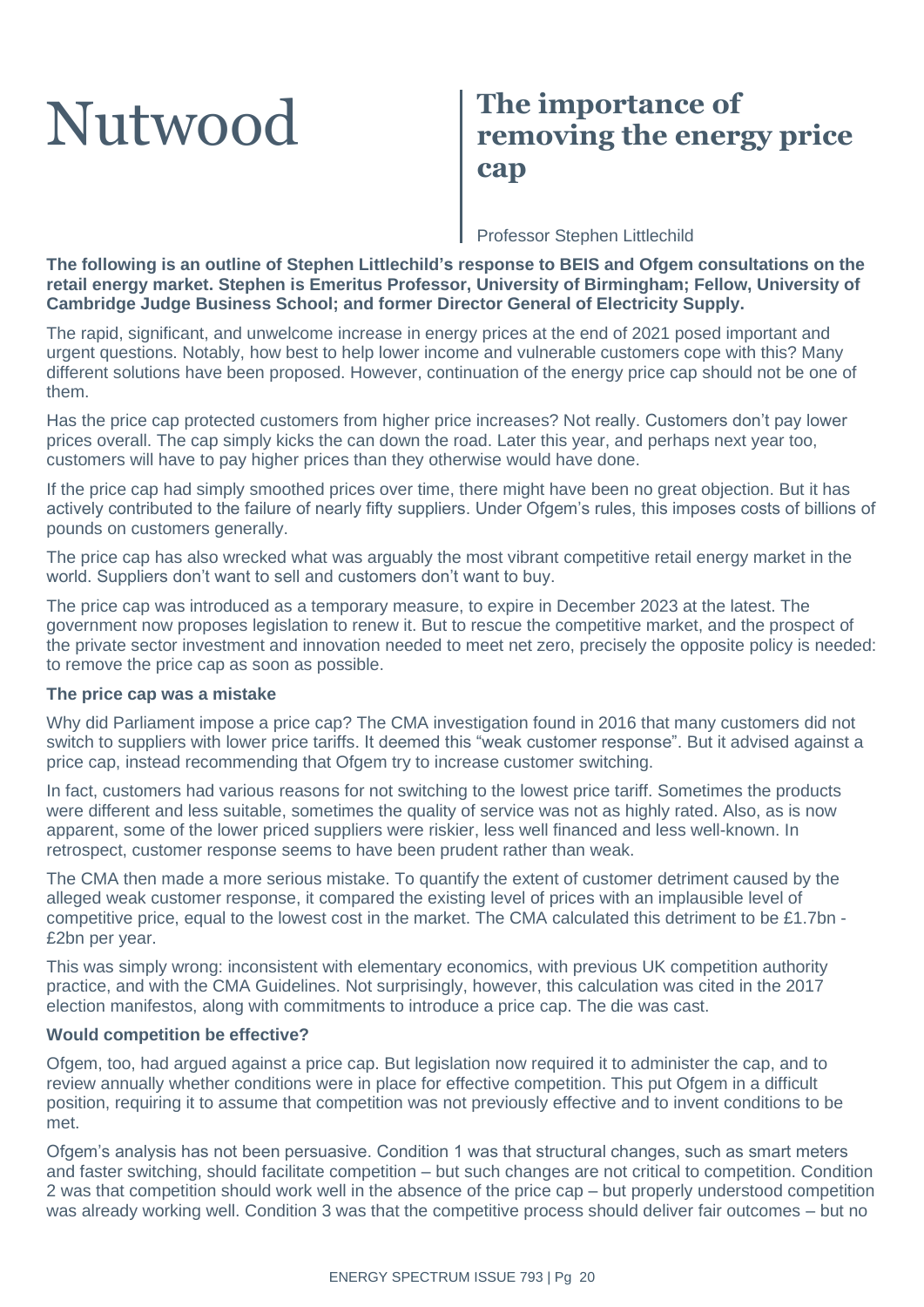economist believes that. Ofgem explained that "fair" meant no inefficient costs or excessive profits. But some companies are less efficient than others in all competitive markets, and the sector has long been predominantly loss-making.

A conventional economic analysis would have deemed the market effectively competitive. Indeed, has any other residential energy market been more competitive?

# **Impact of the price cap**

Ofgem feared that a price cap would cut the price savings available in the market and thereby reduce switching by 33% to 50%. But initially, substantial price savings were still on offer, perhaps even higher than before, and the switching rate remained high.

However, this was because the cap was set in advance, and wholesale prices were steadily declining. The cap might also have encouraged some suppliers to price higher than they otherwise would have done.

During 2021 wholesale prices began increasing rapidly, the price cap now became tighter than intended, and price savings reduced then disappeared. Suppliers are now forced to post a variable tariff at the price cap level, but don't want to supply or attract customers at that price. A few suppliers still offer fixed tariffs at significantly higher prices than the cap, but customers don't want to buy at those prices. Switching is at a record low. Commercial switching businesses have closed down.

The average profit (EBIT) of the six large legacy suppliers fell from around 4% over 2012 – 2017, and below 3% in 2018, to -1.5% in 2019 and -1% in 2020. For two dozen other non-legacy and non-renewable energy suppliers, the average profit margin from 2019 or later was -11% as of February 2021 and is surely even lower now.

From 2004 to 2010 the number of retail suppliers in the domestic energy market was relatively constant at about a dozen. From 2010 to the Tariff Cap Act in July 2018 the number rose to around 70. Since then, nearly 50 domestic suppliers have gone bust, while others have sold out. This is no longer a market to enter, it is a market to leave.

Nearly 5mn customers were transferred to another supplier because their own supplier had gone bust. Their credit balances, and various social and environmental obligations, were protected, but at the expense of other customers, totalling several billion pounds.

The price cap is not the only factor. However, there have been comparable increases in wholesale energy costs elsewhere – for GB business customers, and for domestic customers throughout Europe – without comparable exits of suppliers or drying up of markets.

Without a price cap, there would have been greater price increases over the last year. Some underhedged or underfunded suppliers would still have exited. But suppliers would still have competed on price, switching would have continued, customers would still have had choices and would not have been locked into their present supplier. In short, the competitive market would not have been destroyed.

# **Government retail energy market strategy for the 2020s**

The government proposes a market to enable net zero, where energy companies invest in innovative products and services, and competition gives the right price signals for the update of low-carbon products and services.

However, the price cap has, in effect, unleashed a bull in a china shop. What's more, the government has indicated that it wishes to keep the bull in the shop after 2023. A shopkeeper with any sense will try to salvage any undamaged china and get out of the shop as soon as possible. To expect any shopkeeper to invest in further china to restock the shop while the bull is still there, let alone go to the expense and risk of discovering and offering innovative new ranges of china, is a delusion.

The precondition for achieving the strategy aims is to remove the price cap as soon as possible, perhaps by adding a predetermined amount at each remaining resetting. Suppliers must want to enter the market rather than leave. They must be rewarded for satisfying their customers and for innovating in a way that is conducive to moving to net zero.

# **Ofgem and financial risk management**

Ofgem has proposed stricter standards of financial resilience for suppliers. This assumes that it was inadequate hedging by suppliers, not the price cap, that primarily caused the failures. As of yet this is not